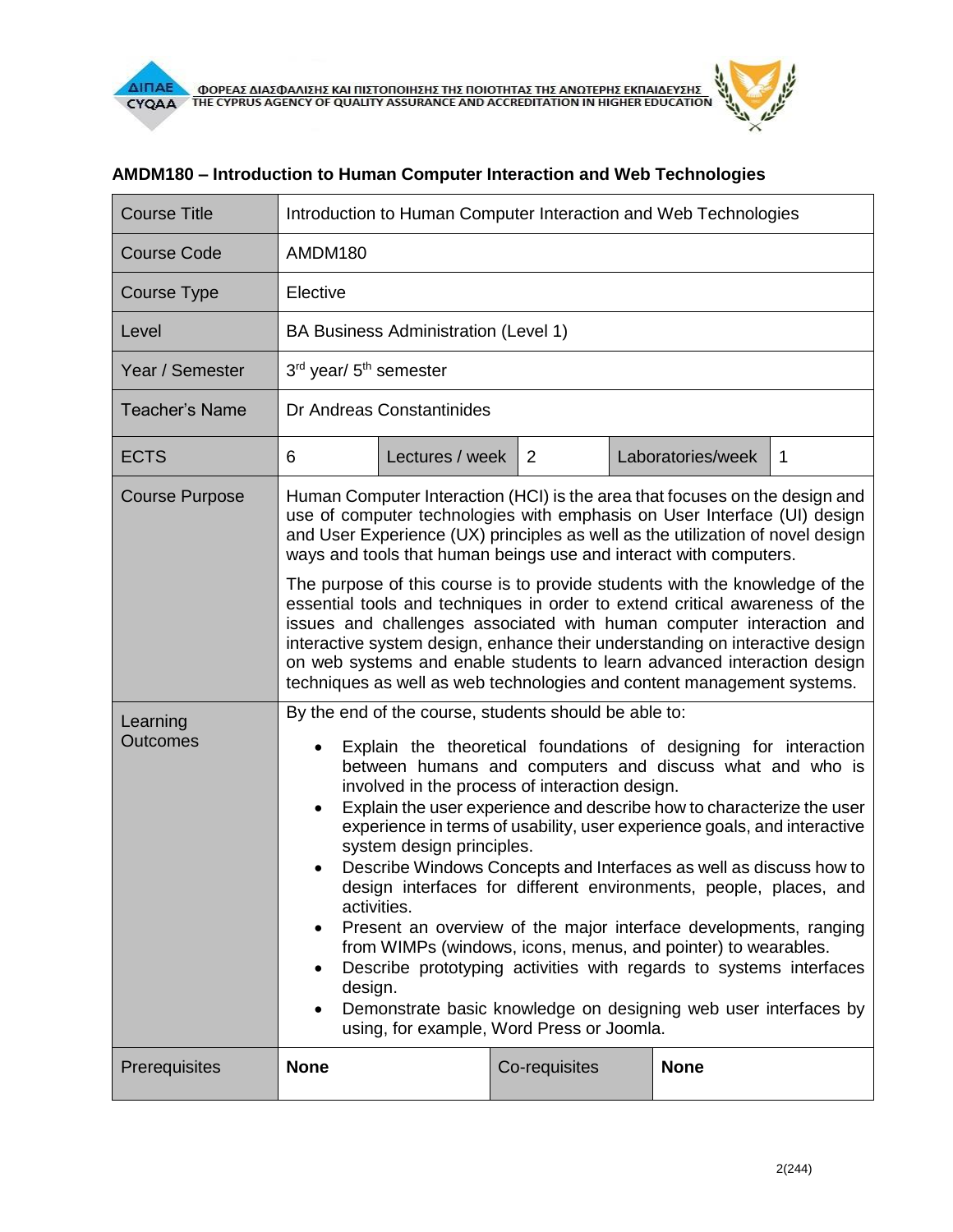

| <b>Course Content</b>   | This course consists of the following chapters:                                                                                                                                                                                                                                                                                                                                                                                                                                                                                                                                                                                                       |  |  |  |  |
|-------------------------|-------------------------------------------------------------------------------------------------------------------------------------------------------------------------------------------------------------------------------------------------------------------------------------------------------------------------------------------------------------------------------------------------------------------------------------------------------------------------------------------------------------------------------------------------------------------------------------------------------------------------------------------------------|--|--|--|--|
|                         | Introduction to Human-Computer Interaction: Explain the difference<br>between good and poor interaction design, what interaction design is and how<br>it relates to human-computer interaction and other fields. What is involved in<br>the process of interaction design, the different forms of interaction design, the<br>human factor etc.                                                                                                                                                                                                                                                                                                        |  |  |  |  |
|                         | <b>Interaction Design:</b> Explain what is communication and collaboration, the<br>main kinds of social mechanisms that are used by people to communicate<br>and collaborate, the range of collaborative systems that supports this kind of<br>social behavior, how field studies inform the design of collaborative systems,                                                                                                                                                                                                                                                                                                                         |  |  |  |  |
|                         | The Computer and Human-Computer Interaction: Involves the various<br>devices and implementation beds as well as technological constraints and<br>opportunities, the problem space, how to conceptualize interaction, the pros<br>and cons of using interface metaphors as conceptual models, the relationship<br>between conceptual design and physical design, etc.                                                                                                                                                                                                                                                                                  |  |  |  |  |
|                         | Web Interfaces: The notion of a paradigm and set the scene for how the<br>various interfaces have developed in interaction design, overview of the many<br>different kinds of interfaces, highlight of the main design and research issues<br>for each of the different interfaces, considerations which interface is best for<br>a given application or activity, etc.                                                                                                                                                                                                                                                                               |  |  |  |  |
|                         | Introduction to Interactive System Design: Includes what 'doing'<br>interaction design involves, some advantages of involving users in<br>development, the main principles of a user-centered approach, etc.                                                                                                                                                                                                                                                                                                                                                                                                                                          |  |  |  |  |
|                         | Interfaces Design and Prototyping: Includes prototyping and different types<br>of prototyping activities with regards to systems interfaces design, production<br>of simple prototypes from the models developed during the requirements<br>activity, production of a conceptual model for a product, use of scenarios and<br>prototypes in design, a range of tool support available for interaction design,<br>etc.                                                                                                                                                                                                                                 |  |  |  |  |
|                         | Web Interface Design: Design and implement web interfaces. Introduce<br>major tools and environments for web site design such as Word Press and<br>Joomla.                                                                                                                                                                                                                                                                                                                                                                                                                                                                                            |  |  |  |  |
| Teaching<br>Methodology | The course is structured around lectures (2 hours per week) and laboratories<br>(1 hour per week) as well as group projects with final project presentation,<br>laboratory exercises and individual work. During the lectures, students are<br>encouraged to participate in discussions enabling the exchange of ideas and<br>examples. Laboratory exercises are handed to students and their solutions<br>are discussed at laboratory periods. Additional tutorial time at the end of each<br>lecture is provided to students as well as additional notes for each section of<br>the course and worksheets, which process in the lab or as homework. |  |  |  |  |